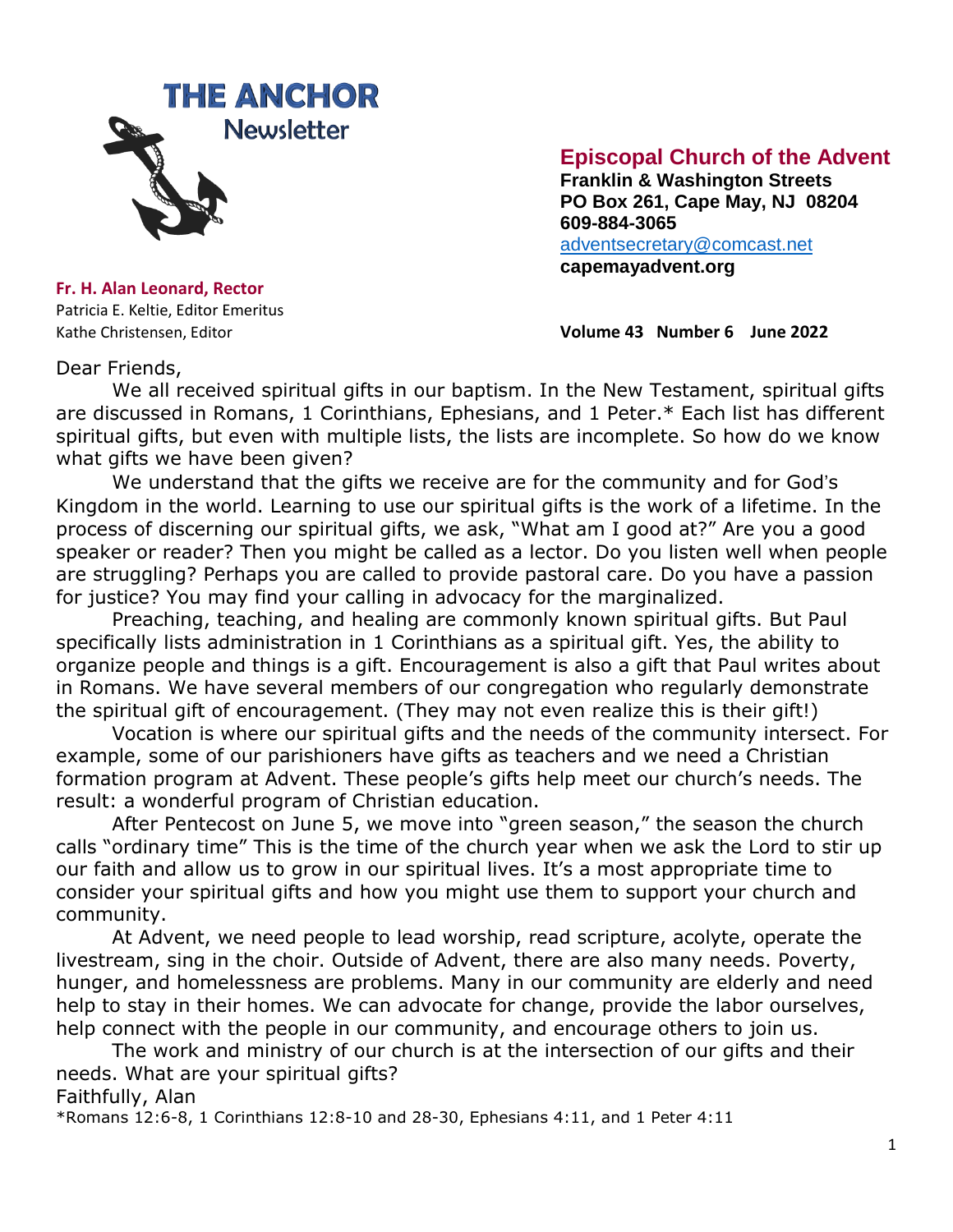# **QUALIFIED CHARITABLE CONTRIBUTIONS**

Did you know that charitable contributions drawn directly from IRAs (individual retirement accounts) provide tax advantages for some individuals?

The donor must be 72 years or older (have required minimum distributions). The charity must qualify, (foundations and donor advised funds do not qualify). Church of the Advent does.

Such contributions do count toward the required minimum distribution (RMD) but are "above the line deductions" and do not count toward Adjusted Gross Income. Potential benefits include:

- Possibly reduced taxable amount of Social Security and income related adjustments to Medicare parts B and D
- Potentially obtaining the charitable deduction and using the standard deduction
- For those who itemize, less income related reduction of Medical and other deductions.

Note: Keep copies of the checks. You will receive a 1099. Your tax preparer must know that the contributions are direct from the IRA.

Parishioners should discuss this option with their IRA custodian, financial advisor or tax consultant prior to any action.

> *-Calvin Stafford MD Church of the Advent Finance Committee*

# **EPISCOPAL CHURCH WOMEN**

ECW thanks everyone who contributed to a successful Spring Market. We made \$1,955.00, despite raging winds and torrential rain! We had so many nice things, thanks to you, that the folks who ventured out had no choice but to buy them. The baskets were wonderful and a big draw, too. We also had 18 ECW volunteers who served as sales people and hotdog cooks. We are looking forward to our next big sale on December 3, 2022. Hope you are, too.

*-Carol Obligado*

# **ADVENT BOOK CLUB**

The Advent Book Club will meet on Tuesday, June 14, 2022, at 7:00 PM at the home of Jack and Lorraine Shaw. The book for discussion is The Lincoln Conspiracy by Brad Meltzen. All are welcome. For more information please call Lynda Cogswell at 609-884-6675.

## **OUTREACH COMMITTEE NEWS**

Thanks to great participation from our congregation we are happy to report the total collected from the Mustard Seed Jars was \$1209.32. This is designated for the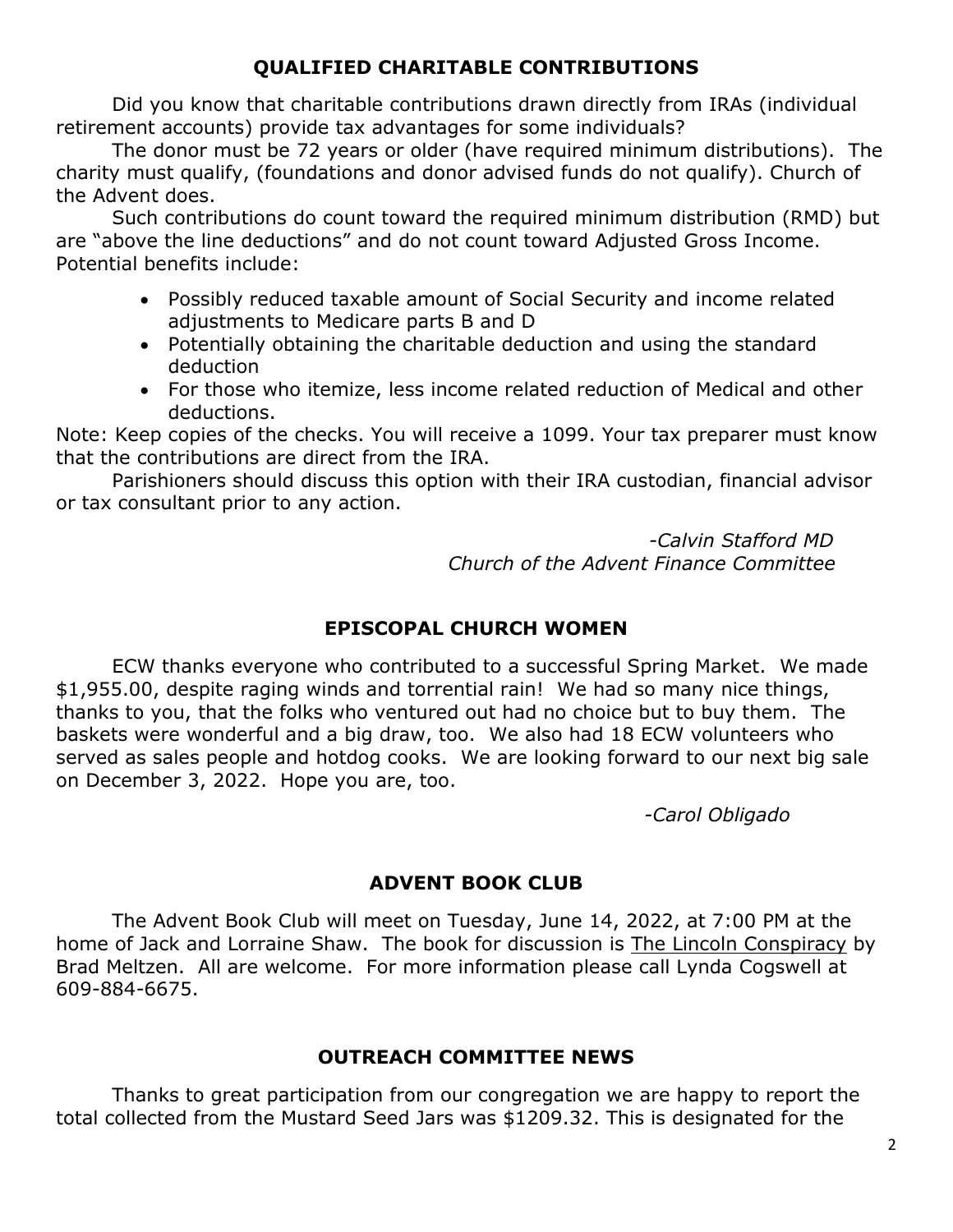Collateral Repair Project for refugees from Syria residing in Jordan. This will help so many with food, housing, medical and educational needs. We will write in the fall to obtain a Sustainable Grant from the Diocese which will match our total up to \$750. This money allows the Collateral Repair Project to help refugees to start over in Jordan after fleeing their homes in Syria.

*-Marrie Cassidy*

### **MAC MUSIC SERIES AT CHURCH OF THE ADVENT**

Each spring some of the MAC Music Series presentations are offered at Church of the Advent. Our parishioners are able to attend these at a reduced rate. Following is a listing of these presentations during June.

- 1. Thursday, June 9, 2022 at 7:00 PM The New York Chamber Ensemble, Genius of Women Composers, Past and Present.
- 2. Thursday, June 16, 2022 at 7:00 PM The Bay Atlantic Symphony.
- 3. Thursday, June 23, 2022 at 7:00 PM The New York Chamber Ensemble Brahms Masterpiece plus Gems from Bloch and (Quantz).

#### *June Birthday Celebrations June Anniversary Celebrations*

| $\overline{2}$ | <b>Charles Markley</b> | 5  | Fr. Alan & Brenda Leonard        |
|----------------|------------------------|----|----------------------------------|
| $\overline{2}$ | Alyssa Morrison        | 12 | David & Sandi Eakin              |
| 13             | Lynn Canesso           | 17 | Fred & Carol Obligado            |
| 13             | Martha Torpey          | 24 | <b>Dick &amp; Marrie Cassidy</b> |
| 21             | Ruth Hand              | 25 | Richard & Lana Thompson          |
| 22             | Josh Pierce            | 28 | John & Connie Gallagher          |
| 24             | Jana Andrzejczak       |    |                                  |
| 24             | Caroline Craig         |    |                                  |
| 29             | Angela Gloria          |    |                                  |
|                |                        |    |                                  |

# WEEKLY WORSHIP SERVICES

**Sunday: The Holy Eucharist at 8:00 and 10:30 a.m. The 10:30 service is also livestreamed on YouTube Wednesday: Morning Prayer at 9:30 a.m. Thursday: The Holy Eucharist at 12:00 Noon**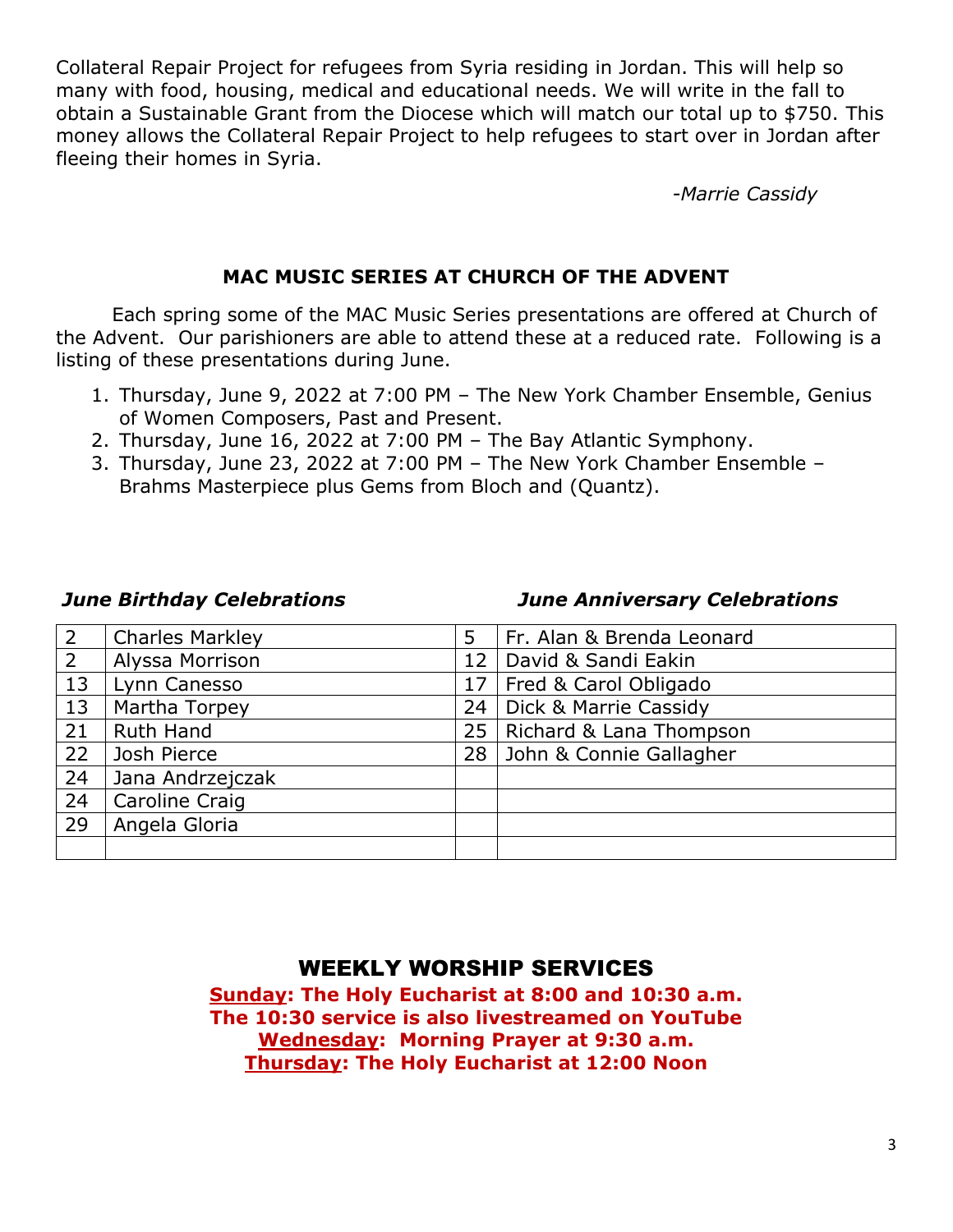# **AN ANGLICAN ROSARY OF INTERCESSION**

Some have asked for a way to use the Anglican Rosary in private intercession for family, friends, community members, and others. Below is one example of how to use the rosary for this purpose. Start at the cross, move to the first bead (the Invitatory) and then to the first Cruciform bead, and then the seven "Weeks" beads, before repeating the Cruciform bead, then the Weeks again . . . moving completely around the rosary three complete "cycles," before exiting through the Invitatory bead and the Cross. The Anglican Rosary addresses the Holy Spirit using scripture verses in a flowing, rhythmic prayer, ending in silent meditation.

#### **The Cross**

Glory to the Father, and to the Son, and to the Holy Spirit. As it was in the beginning, is *now, and will be forever. Amen.*

#### **The Invitatory Bead**

*Visit this place, O Lord, and give your strength, healing, comfort, and hope to us and to all for whom we pray; let your holy angels dwell in our midst, to preserve us in your peace, and let your blessing be upon us always, through Jesus Christ our Lord. Amen.*

#### **[We remember at this time . . . . ]**

#### **The Cruciform Beads**

*Be present, O God, in your goodness with your faithful servants, that their weakness may be banished; their strength, restored; their health, renewed; their needs, met; their sorrow, comforted, and their hope in you rekindled; that they may bless your holy name through Jesus Christ our Lord. Amen*

## **The Weeks (each phrase on a separate bead)**

- From the ends the earth I call to you, I call as my heart grows faint, lead me to the *rock that is higher than I;*
- *The Lord is gracious and full of compassion, slow to anger, and, great in mercy;*
- *The Lord is good to all, and HIs tender mercies are over all of His works;*
- *God heals the brokenhearted and binds up their wounds;*
- *The Lord sets prisoners free;*
- *The Lord gives sight to the blind;*
- *The Lord lifts up those who are bowed down.*

## **The Invitatory Bead (Last time through)**

*The Lord's Prayer*

## **The Cross**

*Heavenly Father, who gives all life and health, restores all strength and courage, comforts all lonely and sorrowful, and delivers all in hope, give grace and benefit to all whom we pray, and to ourselves, that all may be mindful of your infinite compassion, mercy, and loving care. Amen.*